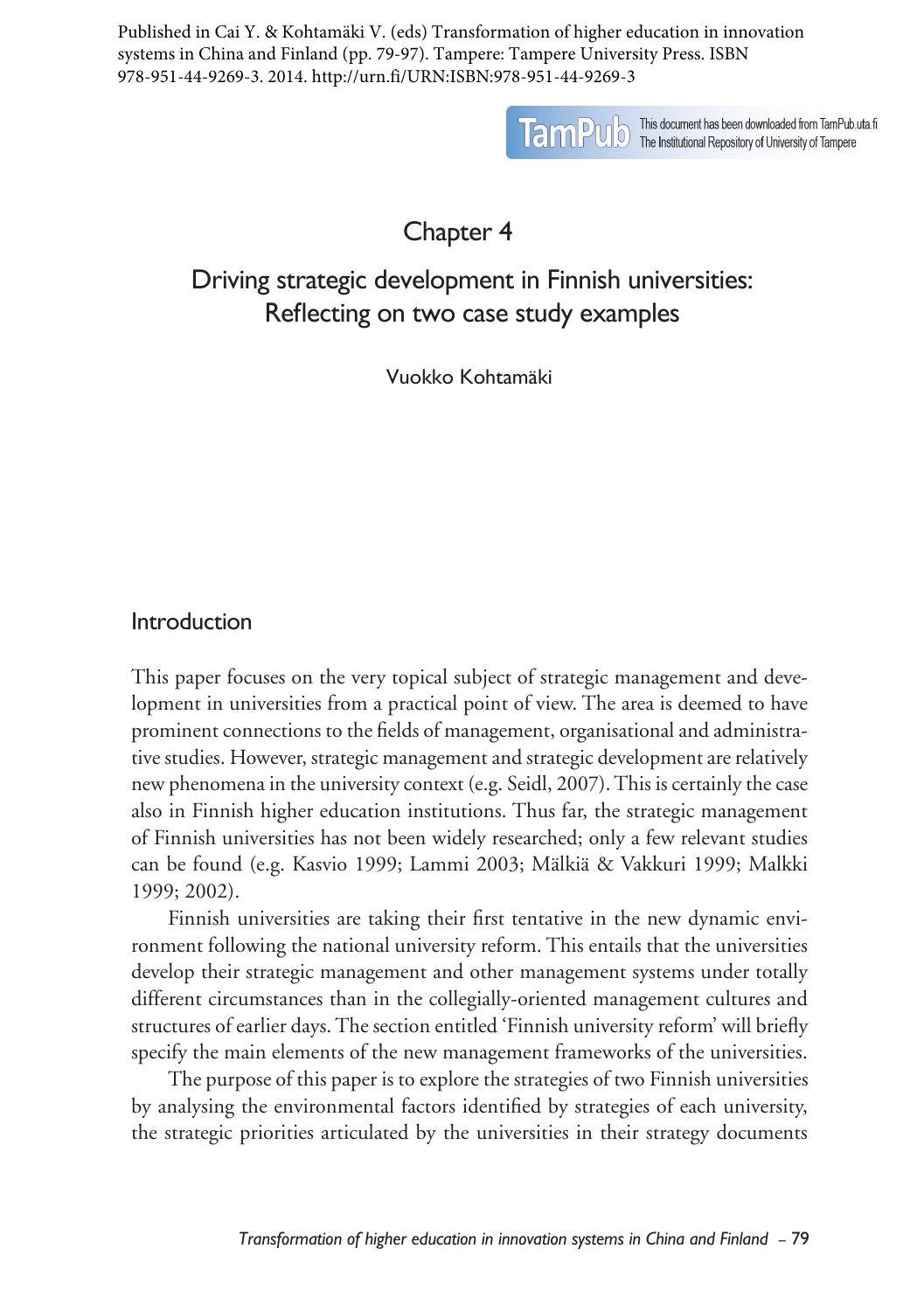and the purpose of university level strategy as a whole. These considerations from the basis of the explorative questions used to evaluate strategic development from a practical management perspective in relation to universities.

The structure of this paper consists of six parts: following the introduction (first paper) major ideas of Finnish university reform will be presented (second part). The third section outlines the theories of strategic management and concepts of strategy developed by Mintzberg (1987) and Chaffee (1985). In the fourth part, the research questions and research method are introduced. The fifth section presents the empirical findings and the sixth and final part is focused on conclusions.

### Finnish university reform

The Universities Act of 2009 replaced the Universities Act of 1997. The national goals of an extensive Finnish university reform – of which the Universities Act is one major part – are to provide better opportunities for universities to serve and cope with the surrounding society, to diversify funding bases and to increase university competitiveness and effectiveness (Ministry of Education 2009). According to the Government bill (2009) the strategic goal setting in universities is strengthened by increasing their autonomy and supported through their new internal governance and management systems and more flexible operating framework principles.

The Universities Act or strengthened autonomy as such does not change or develop the strategic management within universities. However, there are new elements that can be deemed to motivate or even compel the universities to develop their management and management systems. First, the universities are now persons under public law (14 universities) or foundations (2 universities). Universities have their own legal capacities and they are no longer part of the legal person of the state. The universities are legally responsible and financially liable for their operations. This increasing responsibility can also be seen as an incentive to develop university management and management systems. Second, the new institutional level governing board has an external chair and a totally new composition with a maximum of 40 per cent of board members being external (earlier only 1–2 external members). It is also possible that the majority is represented by external members if the university prefers such board structure. Thus, external stakeholders have a forum to be more engaged in internal governance of universities. Third, universities have rectors appointed by their governing bodies. Earlier, the rector was elected internally by the university and s/he chaired the governing board. The rector as a chief executive is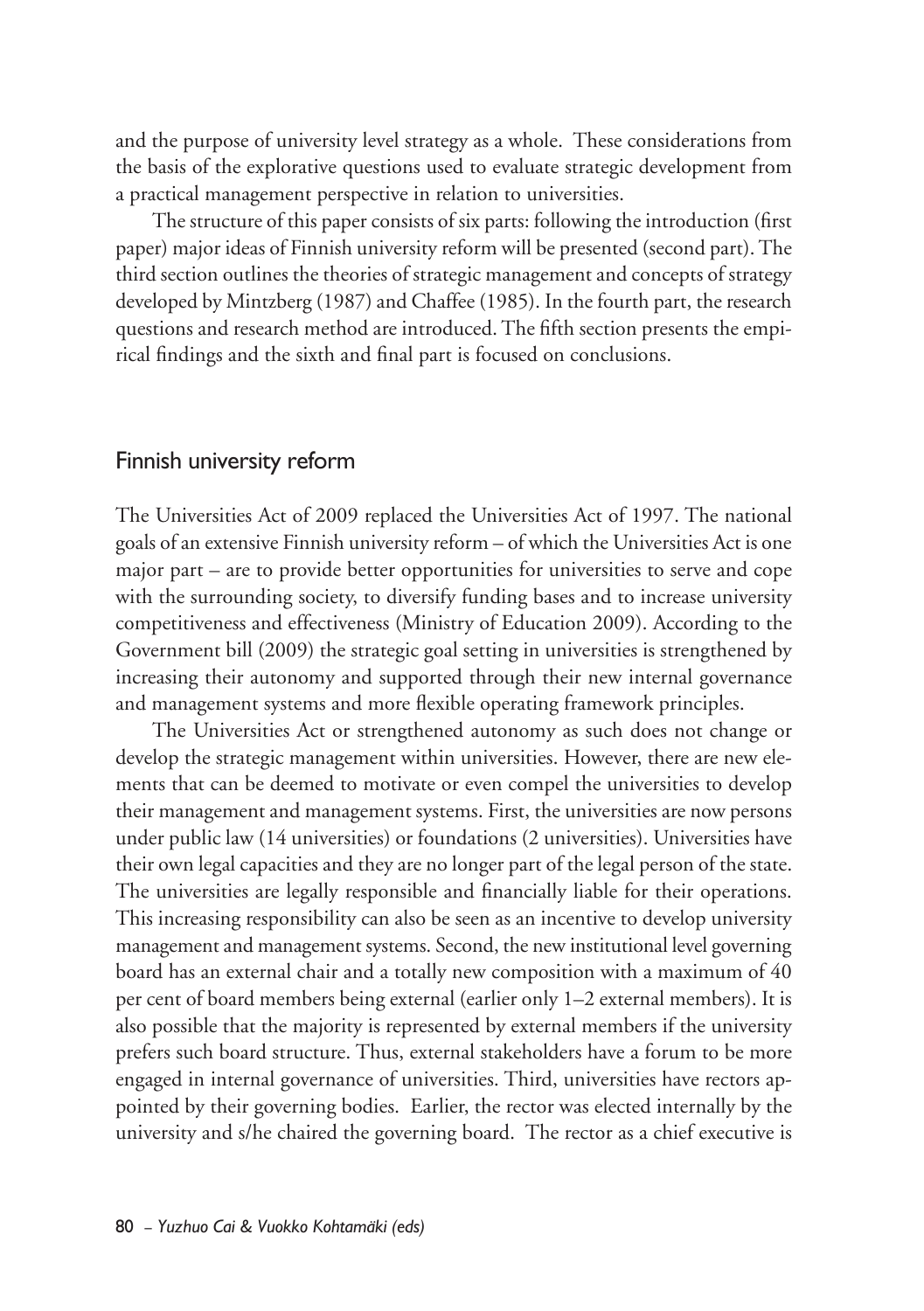responsible for managing the operations and finances of the university. Fourth, the legal status of university personnel changed from being civil servants to ordinary employees. Hence, universities have more freedoms to develop the university-specific personnel and employer policies.

Regulatory frameworks, like the Universities Act, shape the autonomy and strategic management of universities but so also do a number of other public policies. The Finnish Government Programme (2011), the structural development programme of higher education institutions (e.g. Ministry of Education and Culture 2011), the Development Plan for Education and Research 2011–2016 (Ministry of Education and Culture 2011) and public research funding policies (e.g. Academy of Finland 2010) are examples of such policies. The structural reform policy had the goal set by the state to reduce the number of universities from 20 to 15 in Finland. This goal is recently achieved. Other key national higher education policies are to clarify profiling within and between the institutions, to improve the capacities of research specifically in the research intensive universities, to strengthen the administrative and financial autonomy of universities, to add quality assurance mechanisms to the funding systems of universities, to increase internationalisation and to speed up graduation. Other contextual factors like networks, the public and private funding available for universities, fierce competition of research funding, strengthened requirements of accountability and diversified external demands shape the strategic management at universities.

# From planning to strategic development

In recent years, strategic management and strategic planning techniques (e.g. Ansoff 1980; Freeman 1984) have spread from the private sector into public higher education organisations. Despite this trend, it is inappropriate to claim that these processes or systems can exclusively affect, improve or change the academic work of universities. Universities can perform well even in cases where their management fails (e.g. Birnbaum 1988). Strategic planning is one organisational tool used to deal with a changing and uncertain environment (e.g. Freeman 1984; Mintzberg 1987; Pidcock 2001; Shattock 2010). In a university context, strategic management has a crucial role in, for example, pulling internal policies and processes together (Shattock 2010). Furthermore, imposing strategic management on universities has been found to impact on the culture by raising awareness of the need to think strategically in a competitive environment (Crebert 2000).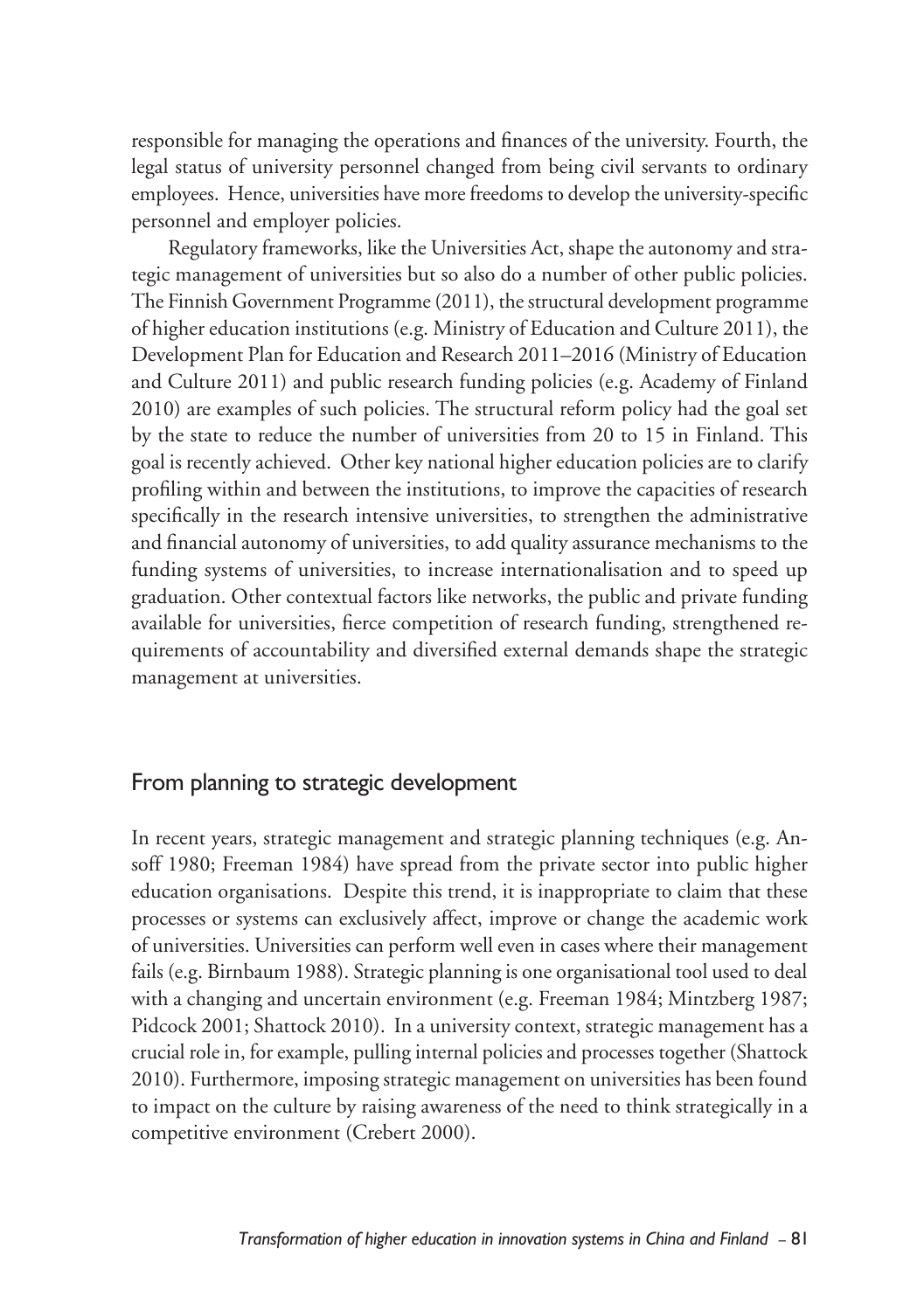All organisations aspire to find a balance between their external and internal environments. Dealing with the complexity of functions, tasks and the environment is a major challenge for university management (Hölttä 1995) and, as with other organisations, it is common to find tensions related to resources, decision-making, goals, processes and structures (e.g. Harmon & Mayer 1986; Mindlin & Aldrich 1975; Scott 2003). In universities, these tensions are further related to and intensified by the complexity of the university as an organisation, the multiple goals and values of university actors, the nature of academic work (e.g. Birnbaum 1988; Clark 1983; Lammi 2003) and the university's political and economic relationships with society, particularly the increasing demands it faces to serve modern society.

In the huge body of strategic management literature, there are various views on how to deal with the environment and what to focus on. Strategic schools vary from the earlier rigid planning schools to learning and environmental schools (e.g. Mintzberg & Lampel 1999; Chaffee 1985). Strategic choices are both enabled and limited by the internal and external factors of an organisation (e.g. Freeman 1984; Dyson 2004; Mintzberg 1987; Pidcock 2001) and this is one common element found in all the several strategic schools. Strategy and strategic development are organisation-wide activities and are not solely based on the decisions of top management (Chaffee 1985). This is an important point from the perspective of the strategic development of universities. Moreover, strategic choices and strategic directions can be considered and understood through the university's external environment, but the university's internal environment cannot be ignored.

University profiles and key development areas are presumed to highlight and realise the strategic direction for the entire organisation. These are formally articulated in institutional level strategies, but are the strategies rational and conscious choices? Strategies can be divided into prescriptive and descriptive strategies. A prescriptive strategy determines what ought to be done and a descriptive strategy describes what is done. Strategies may also be mixed and contain both prescriptive and descriptive features (Mintzberg & Lampel 1999). Because of unpredictable and turbulent surrounding environments, intended strategies are supplemented by realised strategies. From this standpoint, there are two types of strategy; intended and realised (see Mintzberg 1987; Pidcock 2001).

From the perspective of *contingency theory,* strategy can be seen as a tool with which an organisation interprets its environment. Interpretations enable both intended and realised strategies and they equally important in views of the internal and external environments of an organisation. Nonetheless, the primary limitations of an organisation are often, to be found in its external environment. Contingency theory is a framework (Lawrence & Lorsch 1969) with close linkages to the environmen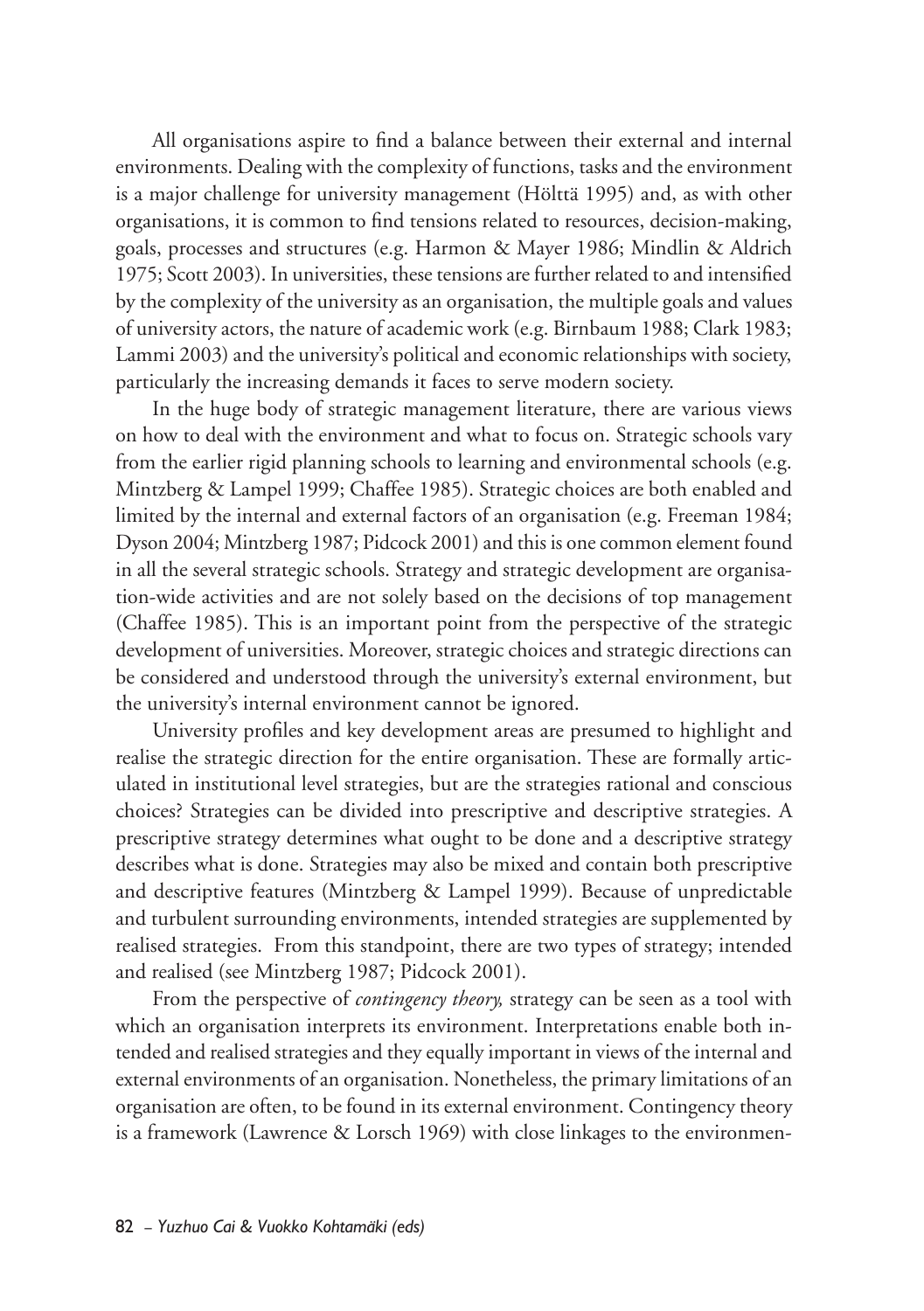tally-oriented strategic approaches (Mintzberg & Lampel 1999). According to this theory, organisational actions and choices are limited by the external environment. Lawrence and Lorsch (1969) discovered that the most successful firms are those that are differentiated enough to deal with an uncertain and changing environment (see also Clark 1998; Shattock 2010). Following Donaldson (1995) highlights that "organizational performance is affected by the fit or misfit between the structure and the contingency". So understood, the environment of the organisation and the organisation itself are objects of strategic planning (Maassen & van Vught, 2002; Crebert, 2000).

Mintzberg (1987; Malkki 2002) argues that strategy has several meanings. The five most common definitions are: "strategy as a plan, pattern, position, perspective and ploy". Strategy as a *plan* is an intended course of action and is developed consciously and purposefully. This is a typical, but somewhat narrow view of strategy. Under this approach, strategy is to do with how leaders try to establish direction for the entire organisation (Mintzberg 1987). Strategy can also exist as a *pattern,*  meaning consistency in behaviour; although, behaviour does not need to be purposeful or have any connections to the intended plans. Strategy as a *position* links an organisation to its external environment with respect to a single competitor or a number of competitors. The plan, pattern and position are prescriptive-oriented forms of strategies. Strategy as a *perspective* is a viewpoint shared by the members of an organisation. (Mintzberg, 1987.) Interestingly, shared perspective is not self-evident within universities. The nature of the university as a loosely coupled organisation supports organisational diversity and fragmentation rather than integration (Mintzberg & Rose 2003). However, the stimulation of coherence in actions and decisions can be seen as one feature of the whole strategic planning of universities (Maassen & van Vught 2002). Strategy as a *ploy* has to do with gaining a competitive advantage (Mintzberg 1987).

In the categories suggested by Chaffee (1985), strategy has different assumptions in terms of what the strategy focuses on and what is the nature of reality. A *linear planning model* focuses on the end and the means; it resembles Mintzberg's (1987) planning model. A manager of an organisation plans how to deal with competitors to achieve the goals set for the organisation. An *adaptive model* assumes that the environment is more open, dynamic and complex than in the linear model. An organisation must change with the environment rather than just deal with the environment. An *interpretive model* constructs an orientation or frames of reference that allow the organisation and its environment to be understood by diverse organisational stakeholders. (Chaffee 1985.)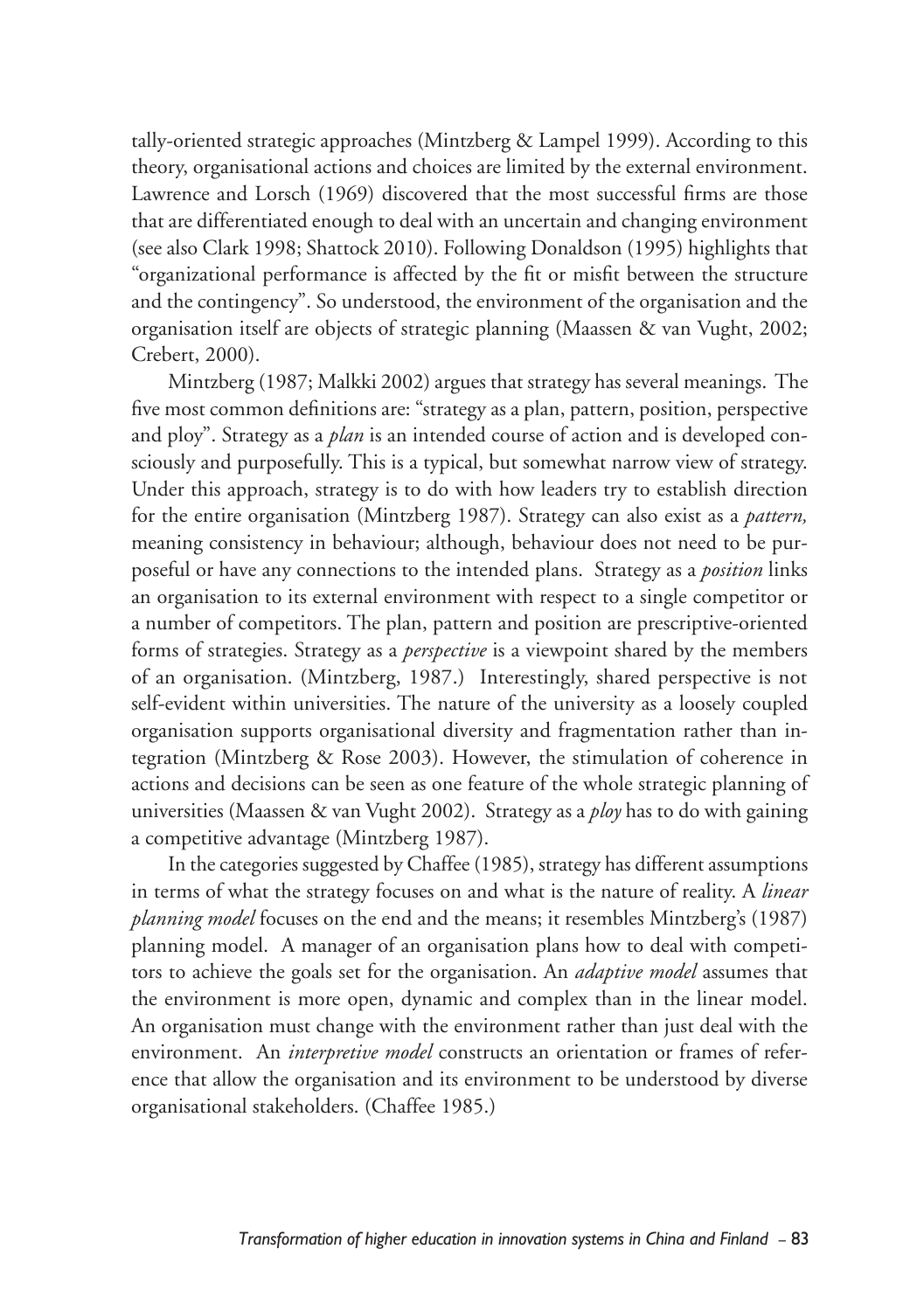Strategic development and the establishement of strategic management systems are long and complex processes when undertaken in the context of universities (Kasvio 1999; Mouwen 1997; Lammi, 2003). Each strategic school has different underlying strategic concepts and frames focusing on different assumptions and interpretations of reality. In this paper the intention of strategic development is understood as an approach to enable better integration between the university strategy, the management and the core operations of the university. This article empirically considers strategies from the internal perspective of universities, but does not bind analysis to any single strategic school.

# Case study

This study explores the following questions:

- 1) What external and internal factors are identified in university strategies?
- 2) What strategic priorities are set for the university in university strategies?
- 3) What is the purpose of university strategy?

The first research question focuses on the environmental analysis of universities. Universities are more than ever expected to deal with diverse expectations from their external environments. Ideas of contingency theory are used here to identify crucial elements in the internal and external environments of universities when setting their strategic priorities. The second research question will shed light on key areas of development of the university. The third research question is a fundamental question related to the purpose of the strategy itself. Mintzberg's (1987) and Chaffee's (1985) approaches are used here to examine the intention of strategy.

The present study applies case study design (e.g. Yin, 2009) focusing on two different Finnish universities. This is a small scale explorative study (Yin, 2009) in order to gain familiarity with the new phenomenon of strategic development of universities in the context of Finnish university reform. The purpose is to offer tools to reflect the first steps and experiences of the university reform from the point of view of the strategic development at universities.

Detailed planning of resources was applied in Finnish universities until the end of 1980's. Therefore, the establishment of strategies is not yet a long tradition in Finnish universities. The Ministry of Education and Culture<sup>1</sup> places an increas-

<sup>1.</sup> The name of the Ministry of Education was changed to Ministry of Education and Culture in 2010.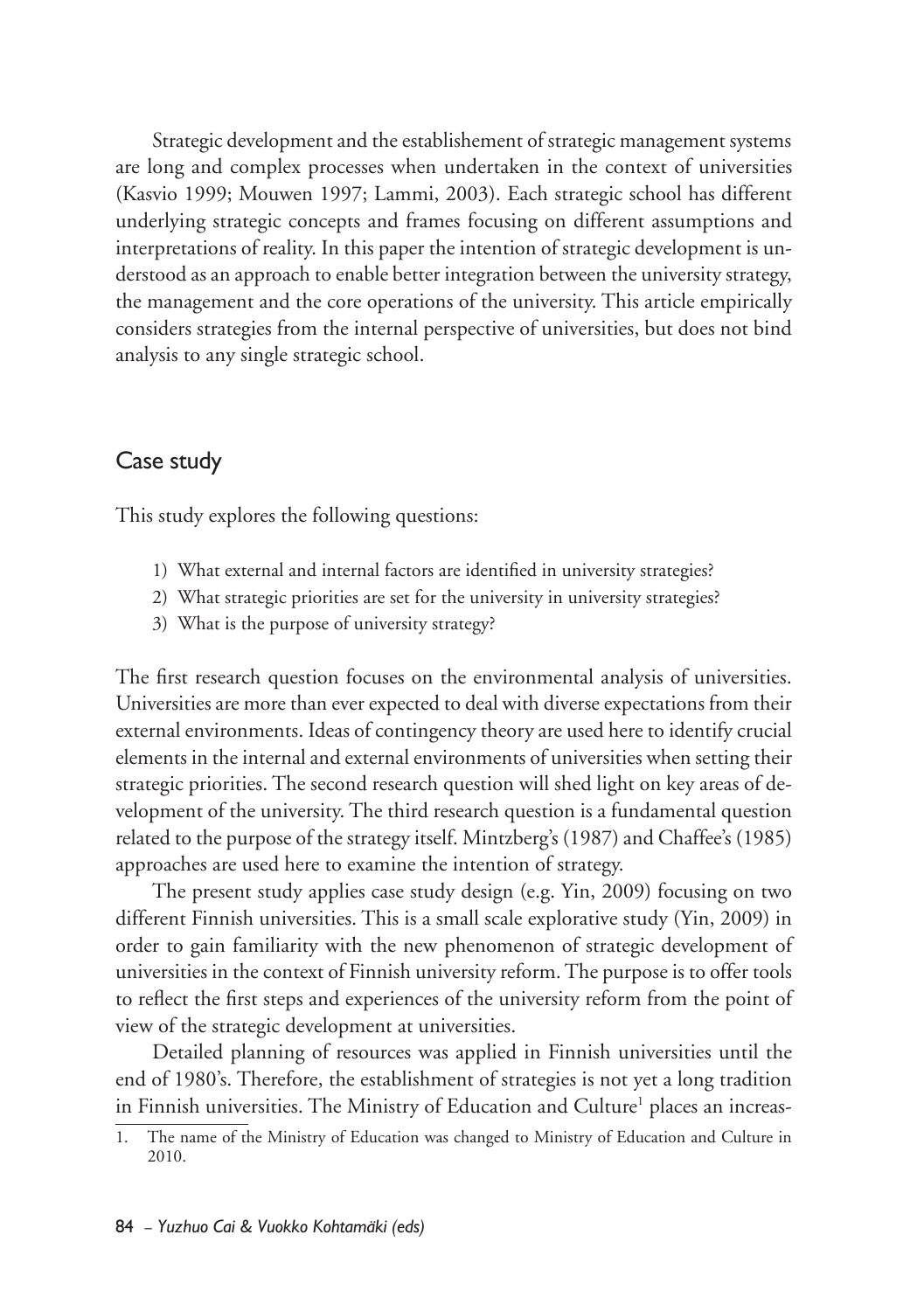ing emphasis on the strategies of universities. All universities have updated their institutional level strategies. The universities have been required to submit their updated strategy documents together with an implementation plan to the Ministry of Education and Culture for the performance agreement period 2010 - 2012. In the university specific strategies, national policy goals had to be taken into account (Ministry of Education, 2008). Thus, the university strategy is at least partly dedicated to one of its major stakeholders: the Ministry of Education and Culture. In their first strategies after the university reform universities identified their profiles and key areas of development. Moreover, there is a new element of integrating the strategic plans of universities with the processes of performance based steering.

In the performance based steering system performance negotiations take place every fourth year. In these negotiations, the university and the Ministry of Education and Culture discuss and agree on the universities' tasks, profiles and key development areas, national policy goals, quantitative targets, resources and results to be attained with the resources and improvement targets. These negotiations end with the signing of performance agreements. In the intermediate years the Ministry provides a feedback letter for each university. (Ministry of Education, 2008.) The first feedback documents were assigned in 2011.

Two Finnish universities were selected for this case study: the *University of Helsinki* (referred to hereafter as HU) and *Tampere University of Technology* (TUT). Criteria to select these case study institutions were their different academic profiles, reputation, status of legal person, size and operating funding structures. HU is the biggest multi-disciplinary university in Finland and TUT one of the major universities operating in technical study fields. HU is a public legal person university and TUT is a foundation run university. The proportion of *state funding* vs. *external funding* was 41 to 59 percent in HU and 23 to 77 in TUT in 2008 (Kota database, 2008). The major part of this external operating funding originates, however, from the state budget. The proportion of actual *enterprise funding* in external funding was 11 per cent in HU and 24 per cent in TUT. Both case universities have recently reformed their organisational structures.

The three research questions formulated will be analysed using the document data. The document data consists of pre-reform and first post-reform university level strategies of the above mentioned universities. The strategic plan "*TUT – a pioneer of technology*" is for four years 2010–2013 and at HU the strategy was approved in 2009 for the period 2010–2012. The previous strategy for TUT was established for the period 2004–2010 and at HU for three years 2007–2009. The research questions are crucial to explore also from the point of view of university management. Therefore, semi-structured interviews with the rectors of the case study universities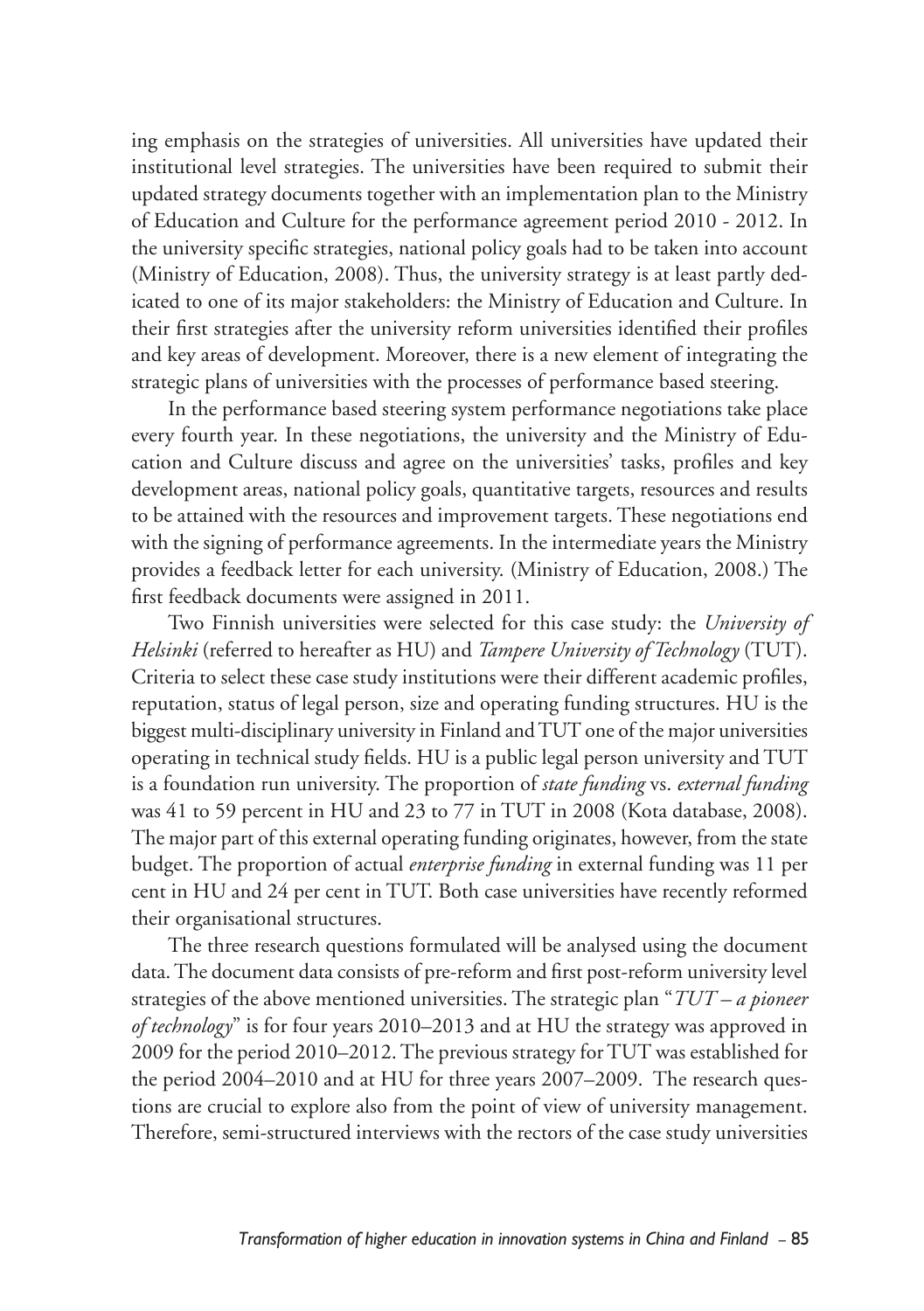were conducted. For the rectors strategic management and planning are important functions (Henkel, 2002). The interview discussion topics were: current state of the strategy process in the institution; purpose of the strategies and utilisation of strategic management in the university and important internal and external factors in the environment. The strategy documents and interviews are analysed using content analysis (e.g. Krippendorff 2004; Yin 2009).

# Findings

The formal structures of the strategies reviewed were similar in the case universities. The post-reform strategies were shorter (HU 2010–2012:13 pages, TUT 2010–2013: 9 pages) than the previous ones (HU 2007–2009: 30, TUT 2004–2010: 15). In HU, the first post-reform strategy started with a short description of the operating environment while in TUT the university was described in a nutshell. In the previous strategies there were longer analyses of trends in operating environments, descriptions of core tasks and current operating conditions. The structures of the strategies followed a rational type of decision-making model in both cases (Pidcock 2001).

## External and internal factors

The external factors in the strategies can be categorised into economic, political, geographical and demographic environments, networks and competition. The internal factors can likewise be grouped into values, institutional profile and identity, resources and infrastructure, effectiveness of operations and institutional governance, management and leadership.

In the earlier strategies (HU 2007–2009 and TUT 2004–2010), the external factors were articulated as trends, opportunities and threats. In the first post-reform HU strategy the external factors were approached globally whereas in TUT they were more or less related to Finnish society. The global environmental factors were such as international terrorism, more tensed international political atmosphere, climate change; the rising economies of China, Russia, India and Brazil; global network economy and free movement of capital. In TUT, the external factors specified included the needs of industry and business life and key partner universities. The close contacts of TUT with business life were the basis for the existence of the university according to the rector.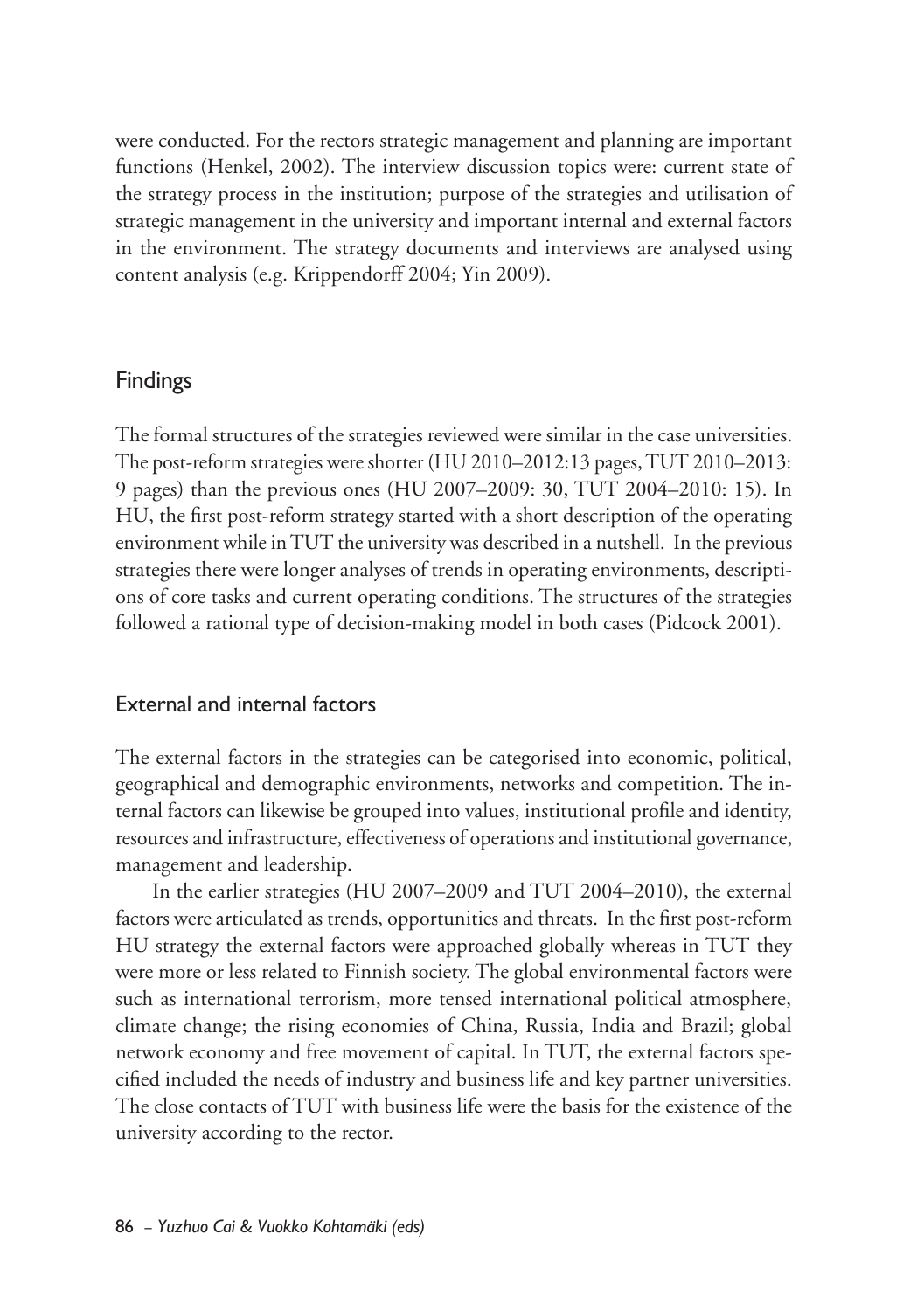In the interview data, the changed university legislation, internationalisation, competition, university's social status, reputation and national demographic features were deemed very important. Internationalisation and competition for the best researchers, teachers, students and external funding were the challenges of these universities.

The same types of internal factors were found in the pre-reform and first post-reform strategies in both case universities. One difference between them was that while there were no strategic goals concerning institutional level management in previous strategies – according to the rectors they became a priority in the post-reform strategies. HU emphasised management tools by referring to its management system, internal information systems and quality assurance system. TUT's strategy stated that its managers and leaders are required to be committed to the strategic goals, bear their responsibilities and actively improve their managerial competencies. In both cases, there were plans to establish a management system that is part of the implementation process of the Universities Act.

As internal factors the rectors emphasised a range of issues between the institutional management and academic freedom. The both rectors had a plan to make their management throughout an organisation more active. In both universities, the management is divided in accordance with the three organisational levels of the university; the central administration, faculties and departments. In TUT, management was bolstered by increasing involvement of external stakeholders. The head of the strategy planning group was an external member. A foundation model offered a chance to have a governing board consisting exclusively of external members: "Externality enhances strategic activities. In the traditional university governance model, the internal board members actively safeguard the interests of certain groups, and if they do not succeed, they make sure that other groups do not succeed, either. Therefore, the rector has to persuade people and in the worst case bargain between different groups" (TUT, rector). In HU, large size of university, multi campus and multi-discipline university implied various approaches and diversity in operating practices and management.

Universities need management and incentive structures that support the institutions to achieve their strategic goals (e.g. Mouwen 1997). Different development phases of operating units implied applying different strategic incentives that motivate the best units and also those units that need operational development (TUT rector). HU is a big multidiscipline university and it was crucial to be aware that the units apply different management concepts and have different needs and practices (HU rector). However, HU aspired to increase uniformity of management throughout the institution. Integration of teaching and research was a strategic goal under dis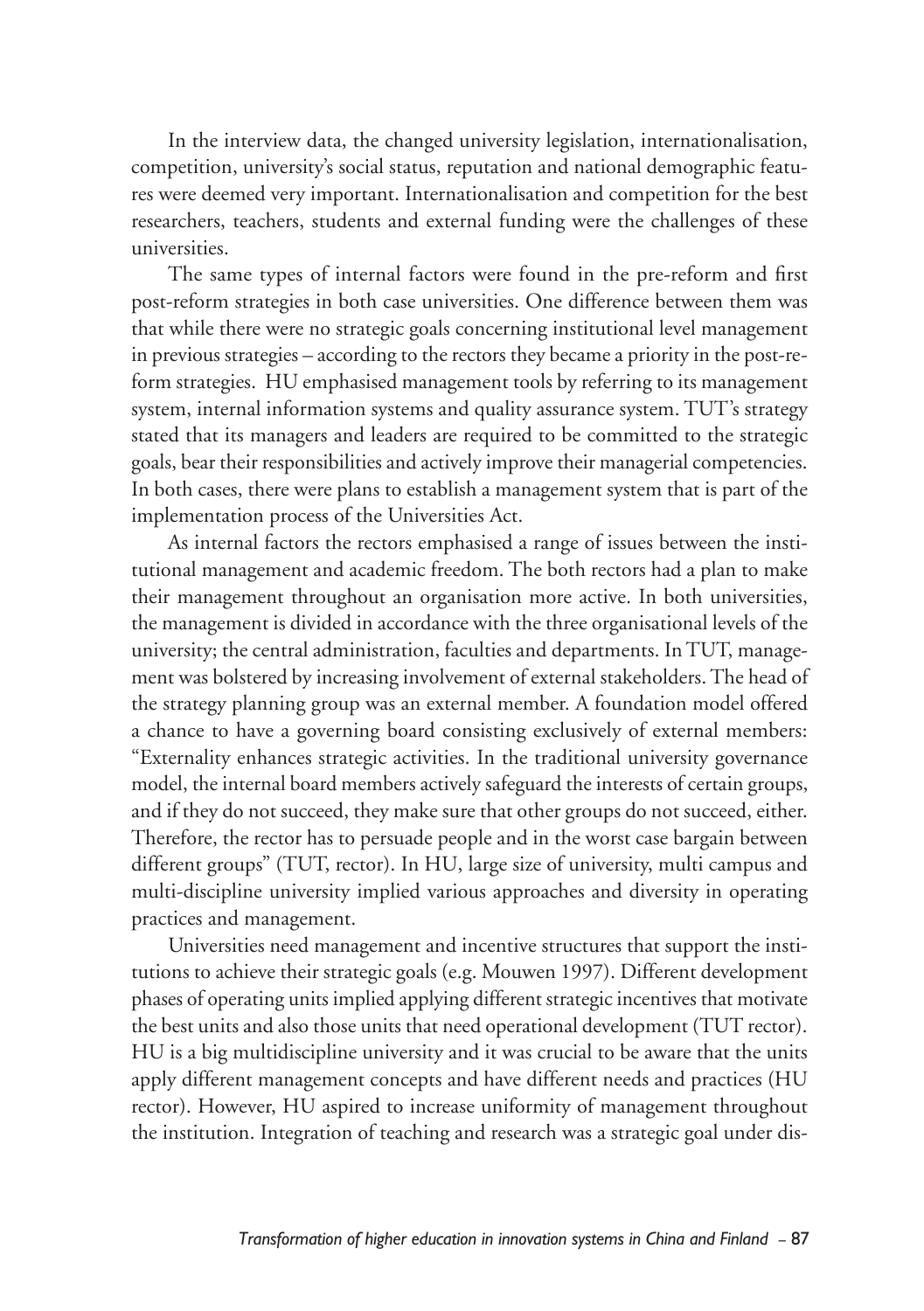cussion; all researchers were required to teach and all teachers were required to do research (HU rector). Lack of post doc positions made competition of the researchers challenging (HU).

Internal communication and its big challenges were mentioned by both rectors. A workable communication channel from rector to deans and from deans to heads of units (HU rector) and from one organisational level to another (TUT rector) was emphasised. Heads of units were regarded as key actors in strategic development (HU rector). At TUT, the internal atmosphere among the personnel reflected both the ideas in favour of and against the university reform. At HU, the university reform did not cause big internal changes, but the legislation was believed to provide more management tools such as an independent status of employer.

## Strategic priorities

Visions necessary in setting institutional strategic priorities were specified as follows:

"The University of Helsinki is the most multifaceted institution for intellectual renewal that create new scientific way of thinking and knowledge through the internationally recognised research, teaching based on research and co-operation and transmits them in order to add well-being in the Finnish society." (HU strategy 2007–009)

"The University of Helsinki is the most comprehensive research institution of higher education and of intellectual regeneration in Finland. It is a pioneer and a builder of the future." (HU strategy 2010–2012)

"The technical University of Tampere is an alert university, following its time and environment and making consistent strategic analyses that direct the development in its core areas." (TUT strategy 2004–2010)

"TUT is a significant national and international pioneer in the development of technology and a sought-after cooperation partner in the scientific community and business life." (TUT strategy 2010–2013)

Both case study universities underlined their intention to operate as independent institutions. The vision of HU stated that the university will strengthen its status among the best multidiscipline research universities in the world. In TUT, the previous vision was internally oriented whereas the first post-reform strategy is directed outside the institution.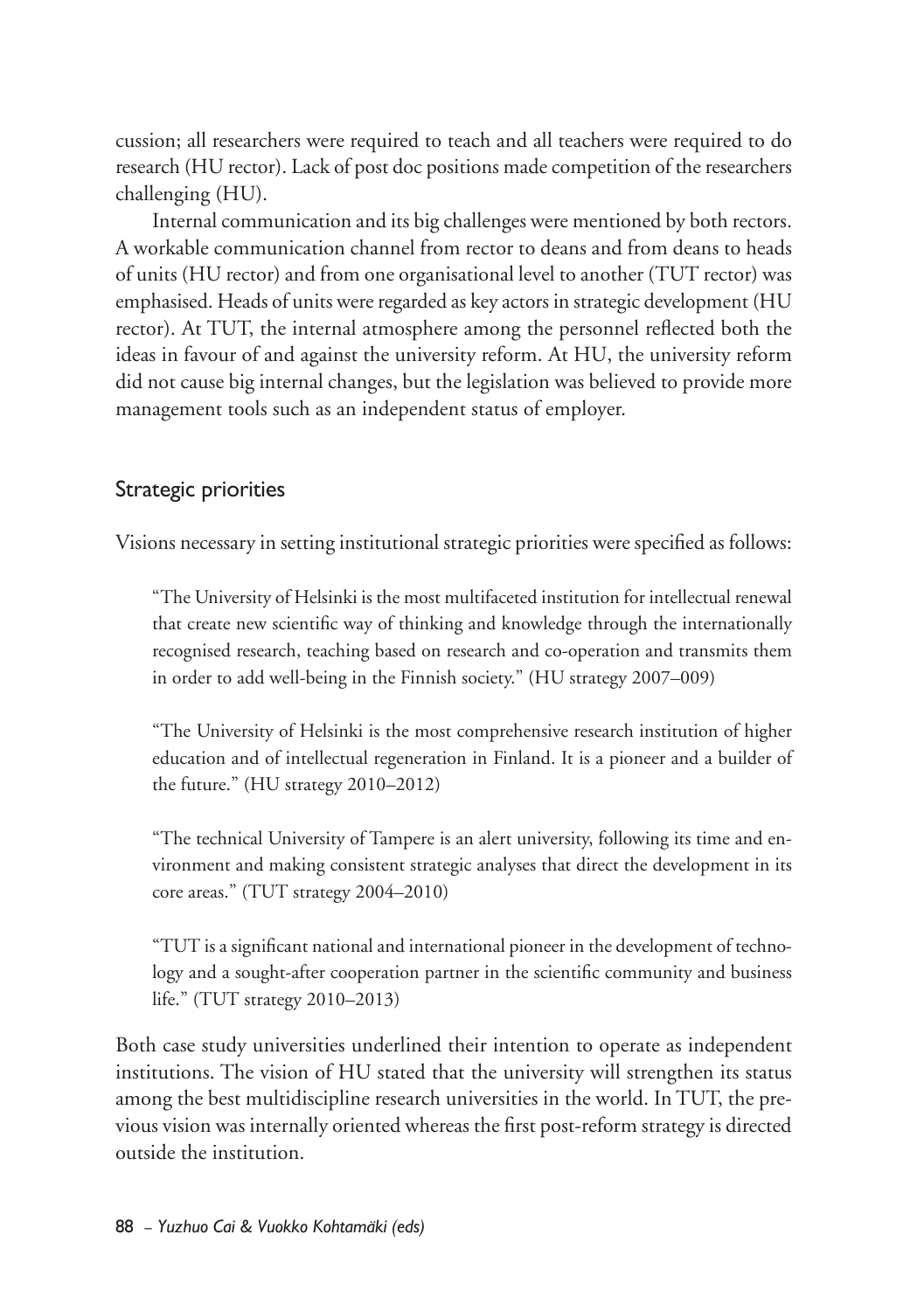| HU                                               |                                        | TUT                                                   |                                                        |
|--------------------------------------------------|----------------------------------------|-------------------------------------------------------|--------------------------------------------------------|
| 2007-2009                                        | 2010-2012                              | 2004-2010                                             | 2010-2013                                              |
| A high-quality work-<br>place                    | Interaction with so-<br>ciety          | Teaching using the best<br>methods                    | Development of research                                |
| Quality assurance                                | Teaching                               | Development of founda-<br>tions                       | Strengthening of interna-                              |
| Internationalisation<br>of research and          | Research                               | of scientific activities                              | tionality                                              |
| teaching<br>Academic quidance<br>and supervision | Personnel. mana-<br>gement and leader- | Societal development<br>International interaction     | Improvement of the quality<br>of teaching and learning |
| Development of an<br>innovation system           | ship,<br>supporting activities         | Forecasting future<br>Responsible personnel<br>policy | Development of leadership<br>and management            |

**Table 1.** Priorities in the strategies (University of Helsinki, Tampere University of Technology)

Interaction with society was one of the major priorities in both of the case study universities. In TUT co-operation with the industry through research and development projects was highlighted while in HU interaction was articulated as carrying university's social responsibility, advocating of science and being a valued partner in interaction. Major external stakeholders of HU were identified as the state administration, business life, regions, alumni and other higher education institutions nationally and internationally.

Internationalisation was set as one of the major priorities at TUT (2010 - 2013). The university emphasised that this is a pervasive element throughout all of its operations. In HU internationalisation was a strategic goal under the priority of teaching and was likewise defined as an essential part of all activities. The natural international co-operation context for HU was Europe, but international students and personnel were recruited world-wide.

While both research and teaching were prioritised in the first post-reform strategies, TUT seemed to raise and develop its profile as a research university. In the previous strategy its focus was more on teaching. In the first post-reform strategy, inputs to basic research were also strengthened along with applied research. Strong research areas were defined to be signal processing, nanophotonics and intelligent machines. HU did not specify any key research fields in its institutional strategy. HU had a strategic choice in which academic disciplines raise their field specific priorities.

"In this strategic period we aspire to find better ways to prioritize, mainly in a way that the departments would recognize the top areas in their field." (HU, rector)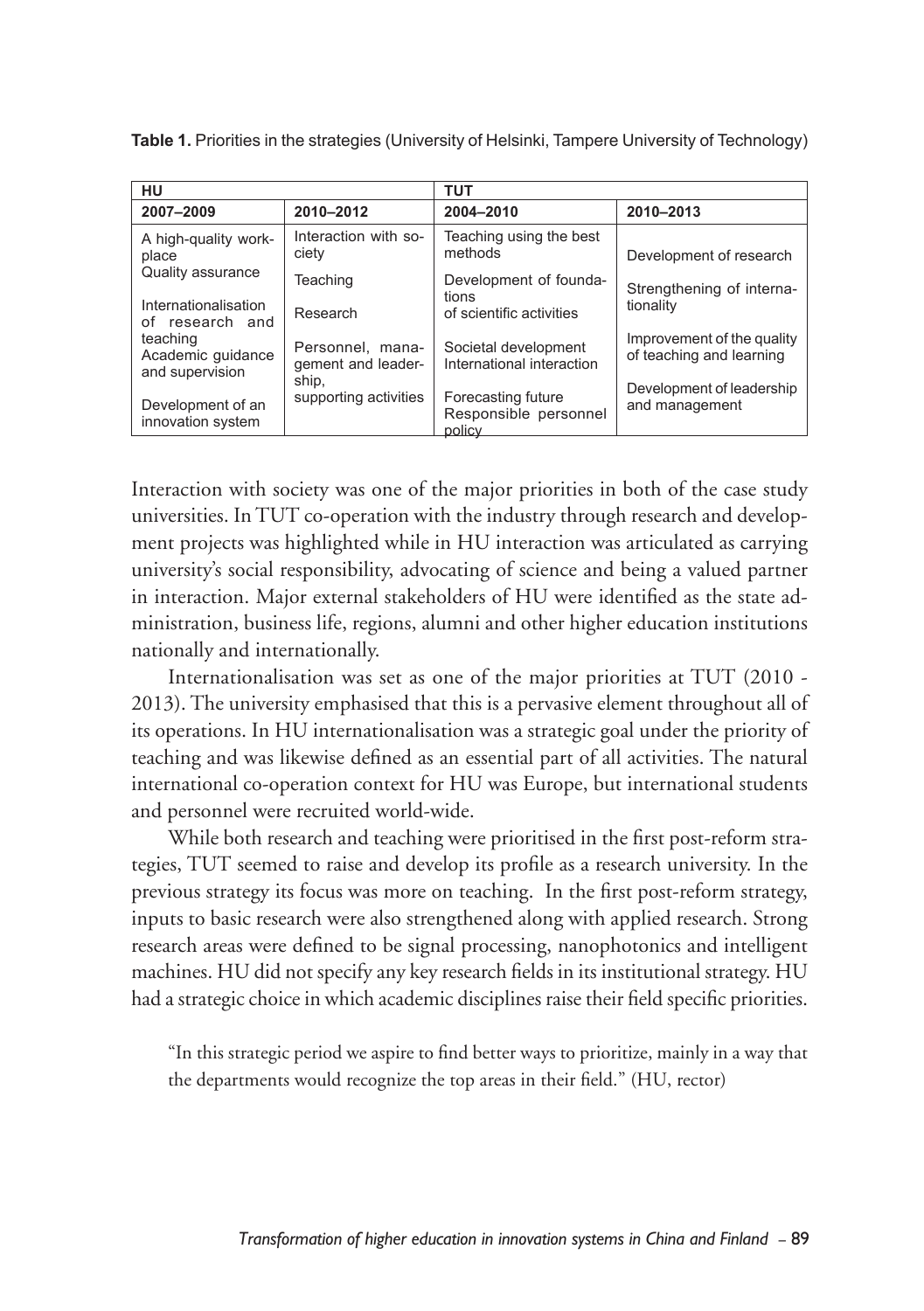The interviewed rectors emphasised the personnel policy as an important priority in strategic management and specifically from the point of view of change management. The specific challenge – and opportunity – for personnel policy was the aging and retirement of the big post-war generations. This challenge was expressed in various ways by the rectors: "Personnel retirement brings new opportunities to personnel policy bearing in mind that we get the right people to do the right things" (HU, rector). "For change to happen, in some cases at least, a generation change is necessary" (TUT, rector).

Development of leadership and management were mentioned as strategic priorities in the first post-reform strategies. The Universities Act was seen as a very important opportunity to change and develop university management towards strategic management. This was the case particularly in TUT. "Universities traditionally do not have management as it is understood elsewhere. The new law offers a chance for real management; so far now university management has been mainly about persuading people" (TUT, rector).

## Purpose of the strategy

Strategies were no longer deemed to be documents that are forgotten after their formal approval by the university governing board. The interviewed rectors described how the nature of strategies has changed. Previous strategies were criticised for being rhetorical, multi-purpose and difficult to implement. The first post-reform strategies integrated strategic planning and the basic functions in more detail. The rectors considered very important the communication and integration of strategic work between the unit and university levels.

"Early they [strategies] were merely lists of all good things." (HU, rector). "One inflammatory speech of the rector is not enough." (TUT, rector)

Some differences regarding the purposes of strategies between the case study universities were found. The big multi-disciplinary university aspired to consistency and a common development direction and the technical university to a clear direction. The informants specified the two to three most important purposes of the strategy:

- to set a clear direction and goals for all organisational levels, to define ways to attain the goals (TUT), to set a common development direction (HU)
- to act as a communication interface to internal and external actors (HU, TUT)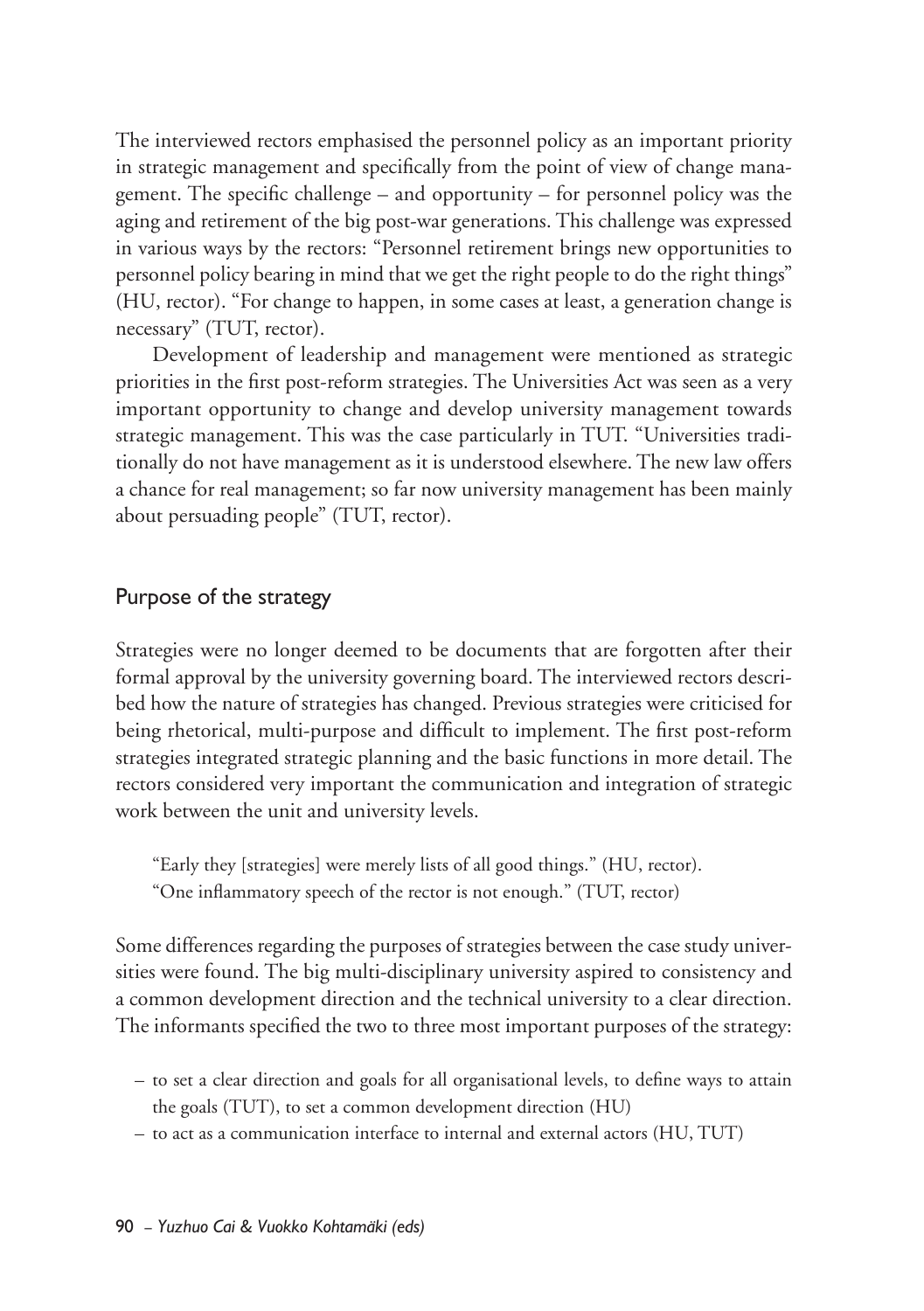- to create consistency and inspiration throughout the organisation (HU)
- to respond to the initiatives of the Ministry of Education (HU)
- to promote the idea of top university (HU)
- to legitimate its existence for major stakeholders (TUT)

One can identify the correspondence of the declared purposes to the various understandings of strategy discussed before. Hence, for instance, setting a clear direction has to do with an approach to understand a strategy as a plan. Creating internal consistency was related to understanding the strategy as a pattern (HU); the top university vision was related to the strategy as a position (HU). (cf. Mintzberg, 1987.) Legitimating the existence of the institution has to do with a symbolic meaning of a strategy (Morphew & Hartley, 2006; Chaffee ,1985).

In the context of the purpose of the strategy, the informants discussed how the strategies were prepared. A top-down model (HU) and a top-down mixed with a bottom-up model (TUT) were used when preparing the first post-reform strategies as opposed to the earlier bottom-up approach at HU and a top-down approach at TUT. The TUT rector stressed the importance of the strategy process. The process was supported by the external head of a strategy group. This according to the rector raised open discussion involving a debate on difficult matters and supported the commitment by the university members.

### Conclusions and discussion

The two Finnish universities chosen for this case study aspire to establish a comprehensive strategic approach and gain greater control over their external and intra-organisational environments. Nevertheless, the universities specify and describe their position in their external operating contexts (Freeman 1984; Mintzberg 1987; Chaffee 1985) in different ways. The large, multi-discipline university expresses its environmental orientation as a social mission; contributing excellence in science and being a valued partner in society. This university also analyses its external environment globally both in the pre-reform strategy and in the first post-reform strategy. In contrast, the technical university emphasises a service orientation towards business life and industry in its region. In its pre-reform strategy, the environmental challenges it faces are mainly threats and opportunities in the economic environment. The first post-reform strategy extends the strategic approach to the rapid development of science and technology, globalisation, changes in the economic structure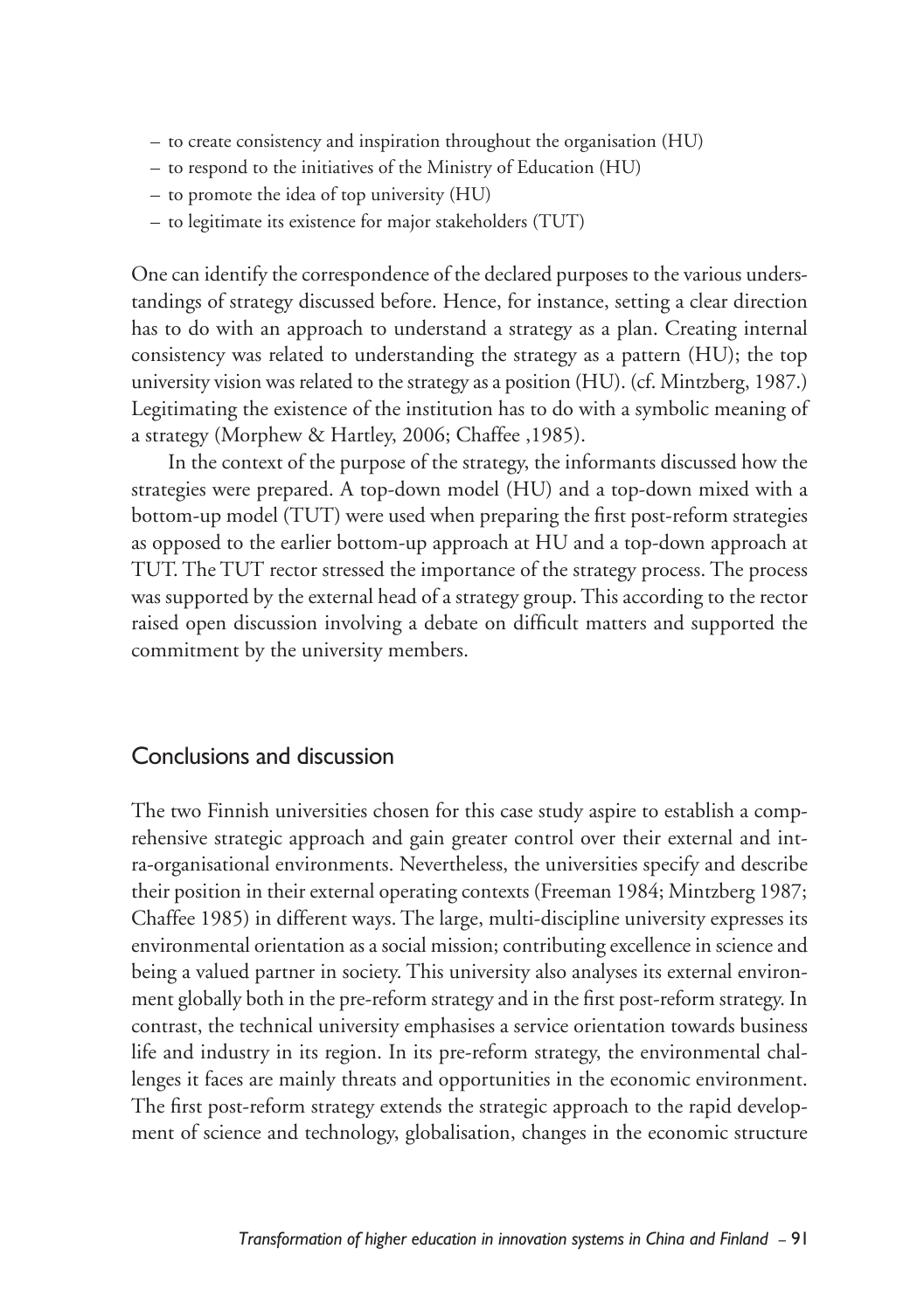and international competition. In the pre-reform and first post-reform strategies, multiple groups of external and internal factors are identified in both case studies. However, it is not possible to interpret from the formal strategy documents, which specific internal and external factors apply in terms of strategic fit, as suggested by contingency theory (Lawrence & Lorsch 1969; Mintzberg & Lampel 1999).

The findings of this study suggest that the post-reform strategic development primarily concerns the fit between the intra-organisational factors. The rectors interviewed identified the necessary alignment to be accomplished between the following: the new and more active university management and academic freedom; the nature of management and different stages of development of academic units; and the diverse practices of academic units. From a management perspective, the two case study universities apply different methods to promote these fits. The technical university appears to invest in personnel-oriented leadership and the development of managerial capacities. Conversely, the multi-discipline university focuses on the management of teaching and research, and the development of management and information systems.

The case study universities have a number of strategic priorities which they identify as key development areas. A strong research profile and internationalisation are the new key areas of development of the technical university in its post-reform strategy, while the multi-discipline university emphasises management of its core academic tasks; teaching, research and interaction with society in the post-reform strategy. Improvement of competitiveness, innovativeness and performance are aspects under the strategic development in both of the case study universities. Given that the strategic process is time-confusing and difficult (Mouwen 1997) and that the strategy is expected to provide a long-term direction for the entire institution, three-year (HU) and four-year (TUT) strategic periods are relatively short. Moreover, it should be noted that changes in universities usually take place incrementally.

The results of this study highlight that the nature of strategic goals is changing toward more prescriptive, concrete and action-oriented goals in both case study universities. The strategic goals are set and organised hierarchically in the initial post-reform strategies: a strategic aim is established for each major focal area along with concrete objectives specifying how to achieve them. This is in line with assumption of strategy as a plan that sets a clear direction and goal, and which further shows how to get there (Malkki 2002; Mintzberg 1987; Chaffee 1985). In addition to setting strategic goals, the multi-discipline university also seeks to achieve more consistency in the direction of behaviour of the university actors (Mitzberg 1987; Crebert 2000). The faculties and departments identify their own internal discipline-specific priorities concerning their research. This means that the strategic goals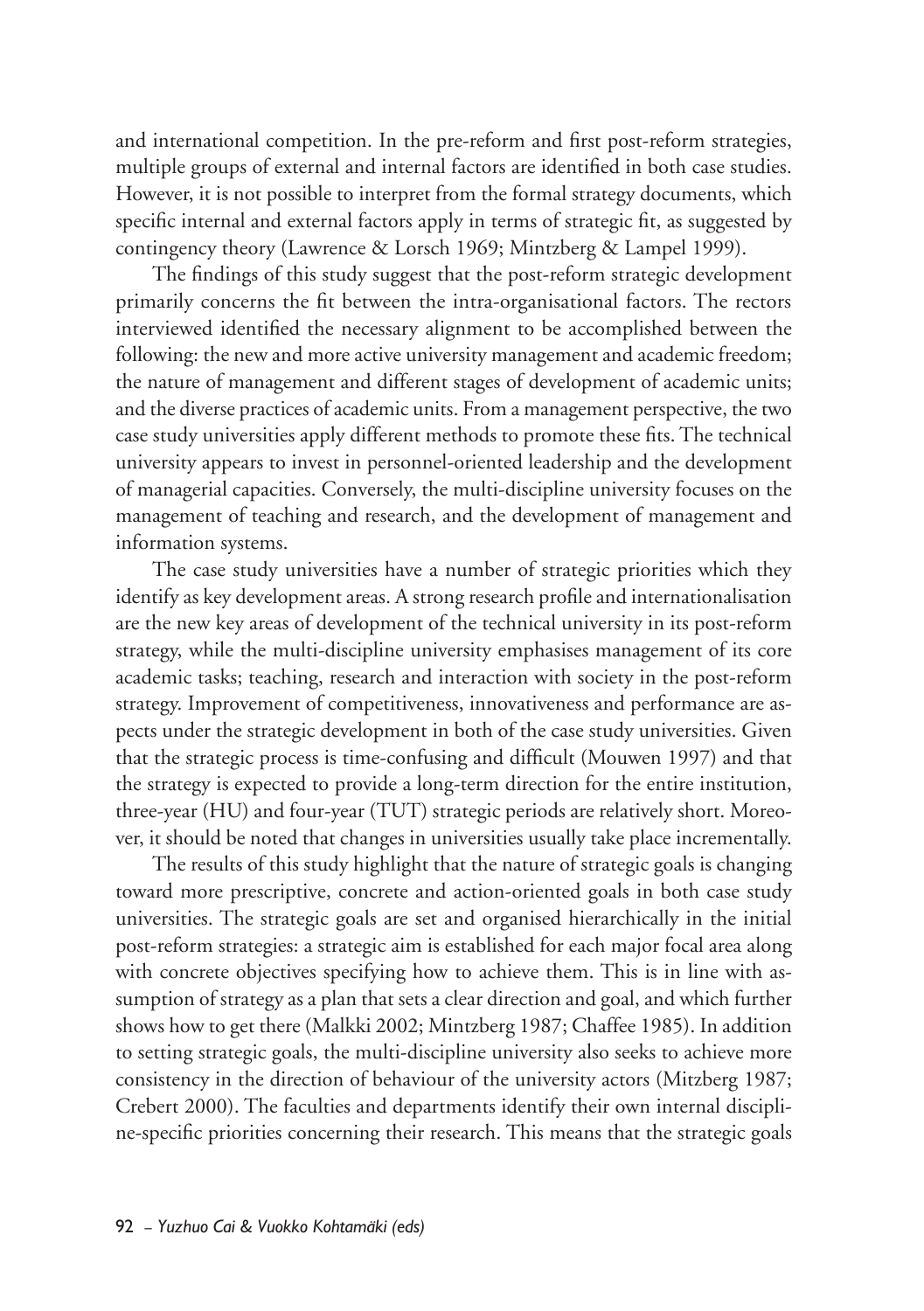and strategic potential relating to research are enhanced in relevance by the fact that they stem from everyday academic work (Buckland 2009).

While study suggests that, internally, the strategy serves as a plan, communication tool and, management tool, it is the strategy formation process rather than the final strategy document that fulfils these purposes. Hence, the process is more important than the formal strategy document itself (Buckland 2009). A university is a multi-functional and multi-level organisation. When personnel of each organisational level participate in the strategy process, it allows for interactive processes that convey meanings and enhance motivation and understanding of strategic behaviour and strategic frames of references (Chaffee 1985).

The rectors interviewed states that they analyse their strategic development mostly vis-à-vis the Ministry of Education and Culture and, the university personnel. A formal strategy is always written for various stakeholders (Mintzberg & Lampel 1999); thus, the published strategy presents an official message to the external stakeholders in both case study universities. With respect to the Ministry of Education and Culture, the fits, assumed in the contingency theory, appear to apply. This study indicates that the national higher education policy goals and the institutions' strategic goals set are aligned. The universities present more detailed strategic plans to the State, although it is worth noting that the declared policy goal of the university reform is to enable more autonomy for the universities.

One important question from the viewpoint of strategic development and autonomy is whether the universities can choose their institutional profiles and priorities independently. The annual feedback letters the Ministry of Education and Culture provides to universities, during the four-year performance agreement period are examples of the mechanisms through which the Ministry controls the degree of fit between the national policy goals and realisation of university strategies. Performance-based steering has been applied since the 1990s and one of its goals is to increase freedom of action and accountability of governmental agencies in order to ensure better services and efficient use of resources (Ministry of Finance 2006). Following the university reform, performance-based steering is accompanied by policies steering the strategic development of universities. As this study shows, here are concrete strategic goals available for state steering. Within the universities the strategic steering is the responsibility of their respective governing boards. University management can, if it so prefers, also circulate certain strategic questions through the Ministry in order to gain support and legitimise the goals for implementation. If the strategy is applied in this way, its purpose is also considered a ploy (cf. Mintzberg 1987).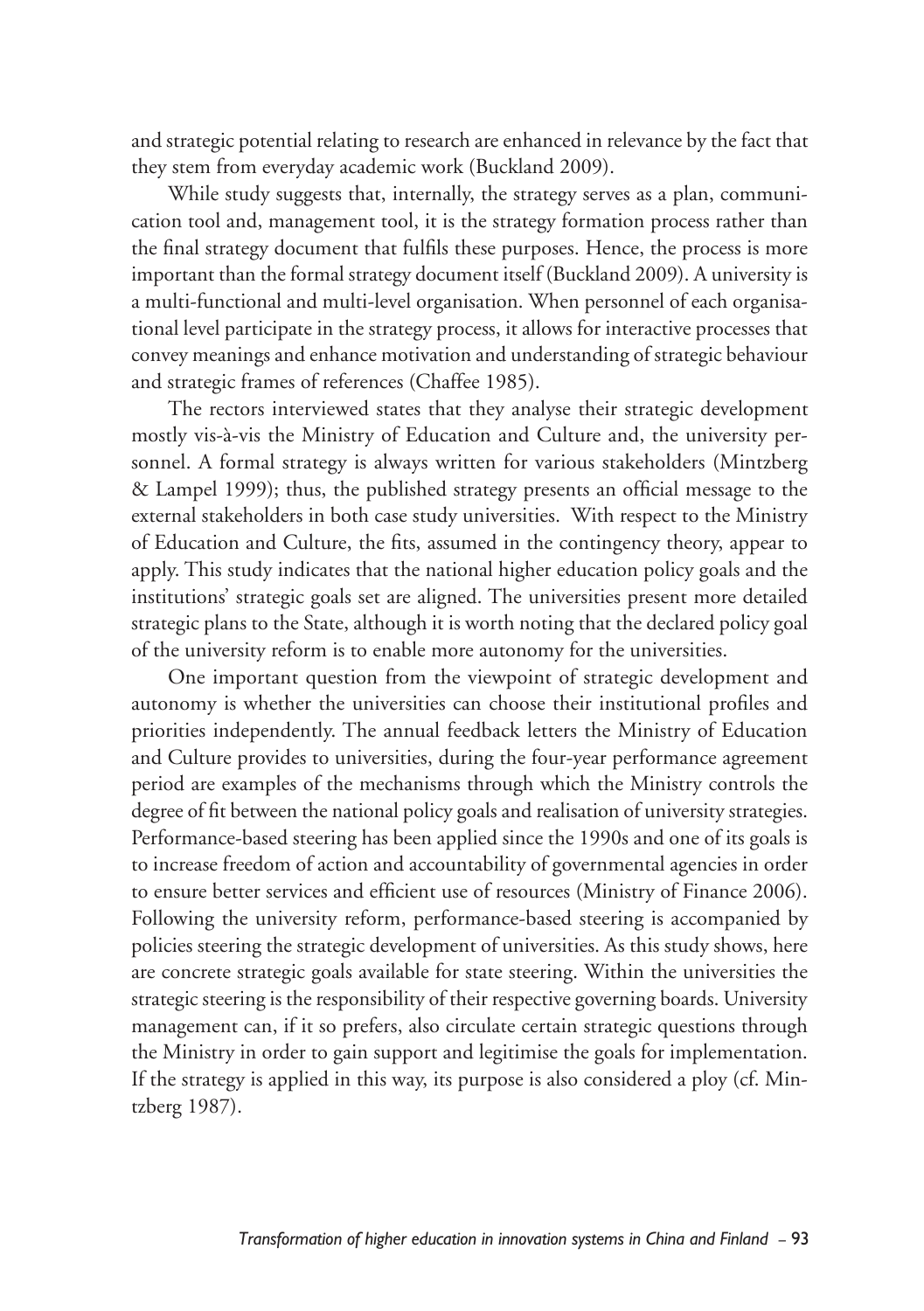Development of strategic management is complex and multidimensional, particularly in the professional and loosely coupled organisations like universities. Different organisational actors apply various strategic management frames and concepts depending on which frameworks and strategic school or schools' assumptions each actor prefers. Strategic management and strategic development are new management concepts within universities, and, through them, the university actors may experience their social world differently even if it has not changed considerably (Seidl 2007; Kasvio 1999; Lammi 2003). It is crucial to investigate and understand strategic management from a range of perspectives. In the future, it is important to shed light on the roles, conceptions, interpretations and experiences of different levels of managers and leaders, personnel, students and external stakeholders. The role of middle managers, for example, is one of the most vital when implementing strategies. It is also relevant to study the wider contextual factors of universities when balancing the competing demands of various stakeholders in their strategic processes. The aforementioned are all crucial research topics. Another important research theme is strategic behaviour and the conflict between intended and realised strategies in the strategic development of an organisation. Topically, there is a need for further empirical and theoretical studies on strategic management in universities in Finland.

#### **References**

- Ansoff, H. I. (1980). Strategic issue management. *Strategic Management Journal*, *1*(2), 131–148. Academy of Finland (2010). Research Programmes. http://www.aka.fi/en-gb/A/Science-in-society/Research-programmes/. Cited 20 April 2012.
- Birnbaum, R. (1988). *How colleges work: The cybernetics of academic organization and leadership*. San Francisco: Jossey-Bass.
- Buckland, R. (2009). Private and public sector models for strategies in universities. *British Journal of Management, 20*(4), 524–536.
- Chaffee. E.E. (1985). Three Models of Strategy. *The Academy of Management Review*, 10(1), 89–98.
- Clark, B.R. (1998). *Creating Entrepreneurial Universities: Organizational Pathways of Transformation*, Oxford: Pergamon.
- Clark, B.R. (1983). *The Higher Education System: Academic Organization in Cross-National Perspective*, University of California Press: Berkley.
- Cohen, M. D., March, J. G., & Olsen, J. P. (1972). A garbage can model of organizational choice. *Administrative Science Quarterly, 17*(1), 1–25.
- Crebert, G. (2000). Links between the Purpose and Outcomes of Planning: perceptions of heads of school at Griffith University. *Journal of Higher Education Policy & Management*; 22(1), 73–84.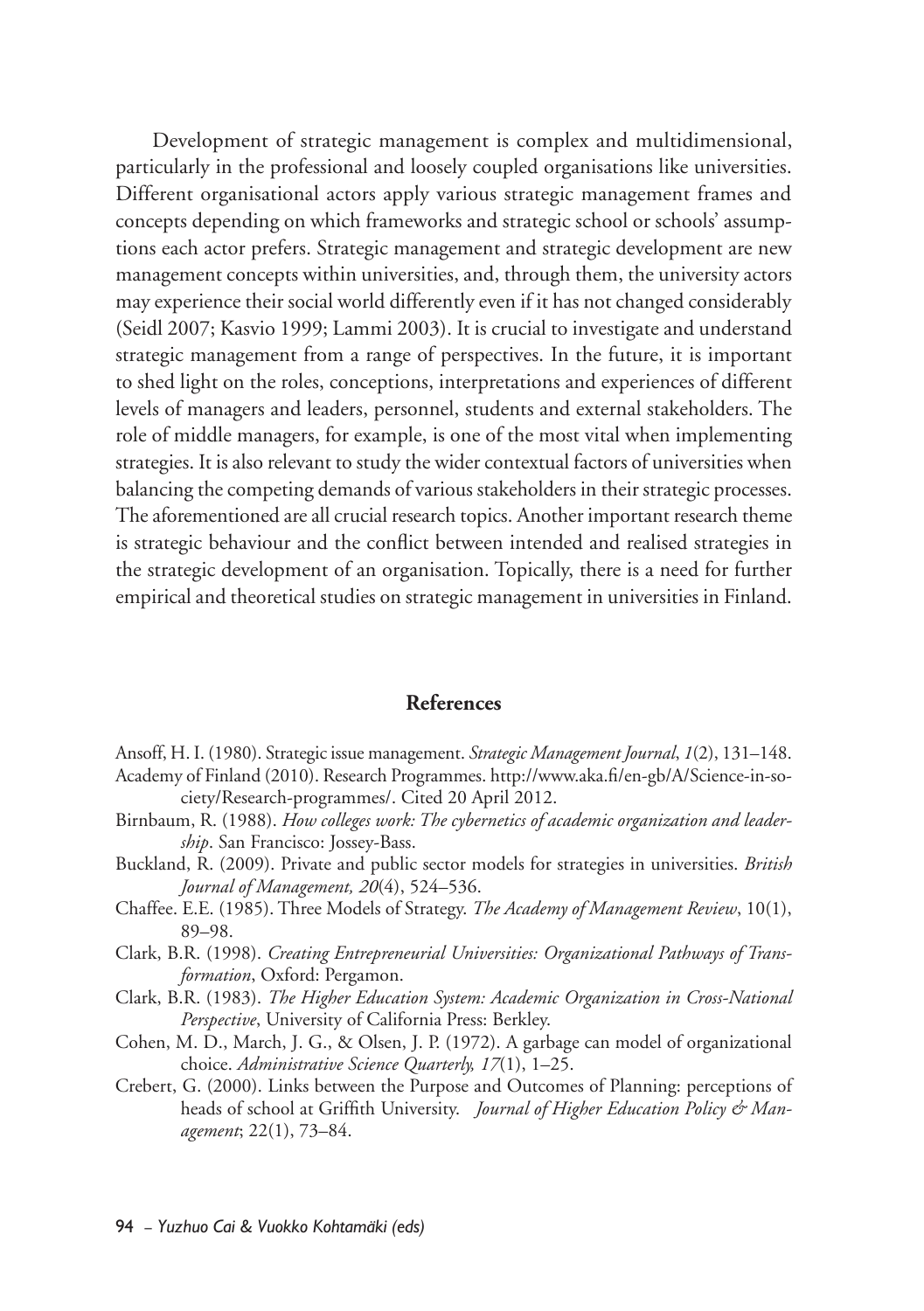- Crebert, G. & Daniel, R. (1998). "Plan or Perish: a Case Study in Strategic Planning in Australian Higher Education", paper presented in HERDSA 21st Annual Conference, July 1998, Auckland, New Zealand. http://www.herdsa.org.au/wp-content/uploads/ conference/1998/PDF/LeadMgmt/CREBERT.pdf. Read 10 February 2012.
- Donaldson, L. (1995). *American anti-management theories of organization: A critique of paradigm proliferation*. Cambridge: Cambridge University Press.
- Dyson, R. G. (2004). Strategic development and SWOT analysis at the university of warwick. *European Journal of Operational Research, 152*(3), 631–640.
- Freeman, R. E. (1984). *Strategic management: A stakeholder approach*. Boston, Mass: Pitman. Government bill (2009). Government bill on the new Universities Act, Finland.
- Government programme (2011). Programme of Prime Minister Jyrki Katainen's
- Government, Finland. http://valtioneuvosto.fi/hallitus/hallitusohjelma/pdf/en334743.pdf. Loaded 20 March 2012.
- Gulbransen, M. (2005). Tensions in the research council-research community relationship. *Science and Public Policy*, 32(3), 199–209.
- Harmon, M.M. & Mayer, R.T. (1986). *Organization Theory for Public Administration*. Glenview, Illinois; London, England: Scott, Foresman and Company.
- Helsinki University (2006). Strategic Plan of the University of Helsinki 2007–2009. Retrieved from http://www.helsinki.fi/tutkinnonuudistus/materiaalit/strategia2007–2009.pdf
- Helsinki University (2009). Strategic plan for the University of Helsinki 2010–2012. Retrieved from http://www.helsinki.fi/strategia/pdf/STRATEGIA\_web.pdf.
- Henkel, M. (2002). Emerging Concepts of Academic Leadership and their Implications for Intra-institutional Roles and Relationships in Higher Education. *European Journal Of Education*, *37*(1), 29–41.
- Hölttä, S. (1995). *Towards the self-regulative university*. Joensuu: Joensuun yliopisto.
- Kasvio, A. (1999). *Strategia Tampereen yliopistolle Yhteiskuntatieteen näkökulma*. In Matti Mälkiä and Jarmo Vakkuri Strateginen johtaminen yliopistoissa – Ajattelutavat, mahdollisuudet ja haasteet. Tampere: Juvenes-Print. . 82–99.
- Kota data base (2008). https://kotaplus.csc.fi/online/Haku.do. Cited 24 May 2009.
- Krippendorff, K. (2004). *Content analysis: An introduction to its methodology* (2. ed. ed.). Thousand Oaks (Calif.): Sage.
- Lammi, Katri (2003). Yliopistostrategioiden muotoutuminen. Tarkastelussa kolmen yliopiston yleis- ja kansainvälistymisstrategiat. Vaasan yliopiston julkaisuja. Tutkimuksia 248. Hallintotiede 30. Vaasa.
- Lawrence, P. R., Lorsch, J. W., & Garrison, J. S. (1969). *Organization and environment: Managing differentiation and integration*. Homewood (Ill.): Irwin.
- Maassen, P. & van Vught, F. A. (2002). Strategic planning. In I. Jennikens (eds.) *Management and Decision-Making in Higher Education Institutions*, Lemma Publishers, 225–240.
- Malkki, P. (1999). *Strategia-ajattelu yliopiston johtamisessa. Neljän yliopiston hallituksen jäsenten käsitykset strategia-ajattelun keskeisistä alueista*. Kuopion yliopiston julkaisuja E. Yhteiskuntatieteet 75. Terveyshallinnon ja -talouden laitos. Kuopio: Kuopion yliopiston painatuskeskus.
- Malkki, P. (2002). Strategia-ajattelun lähtökohtia yliopiston johtamisessa. Teoksessa: Heimoja, hengenviljelyä ja hallintoa, 95–105. Toim. Sakari Ahola & Jussi Välimaa. Jyväskylä: Jyväskylän yliopistopaino.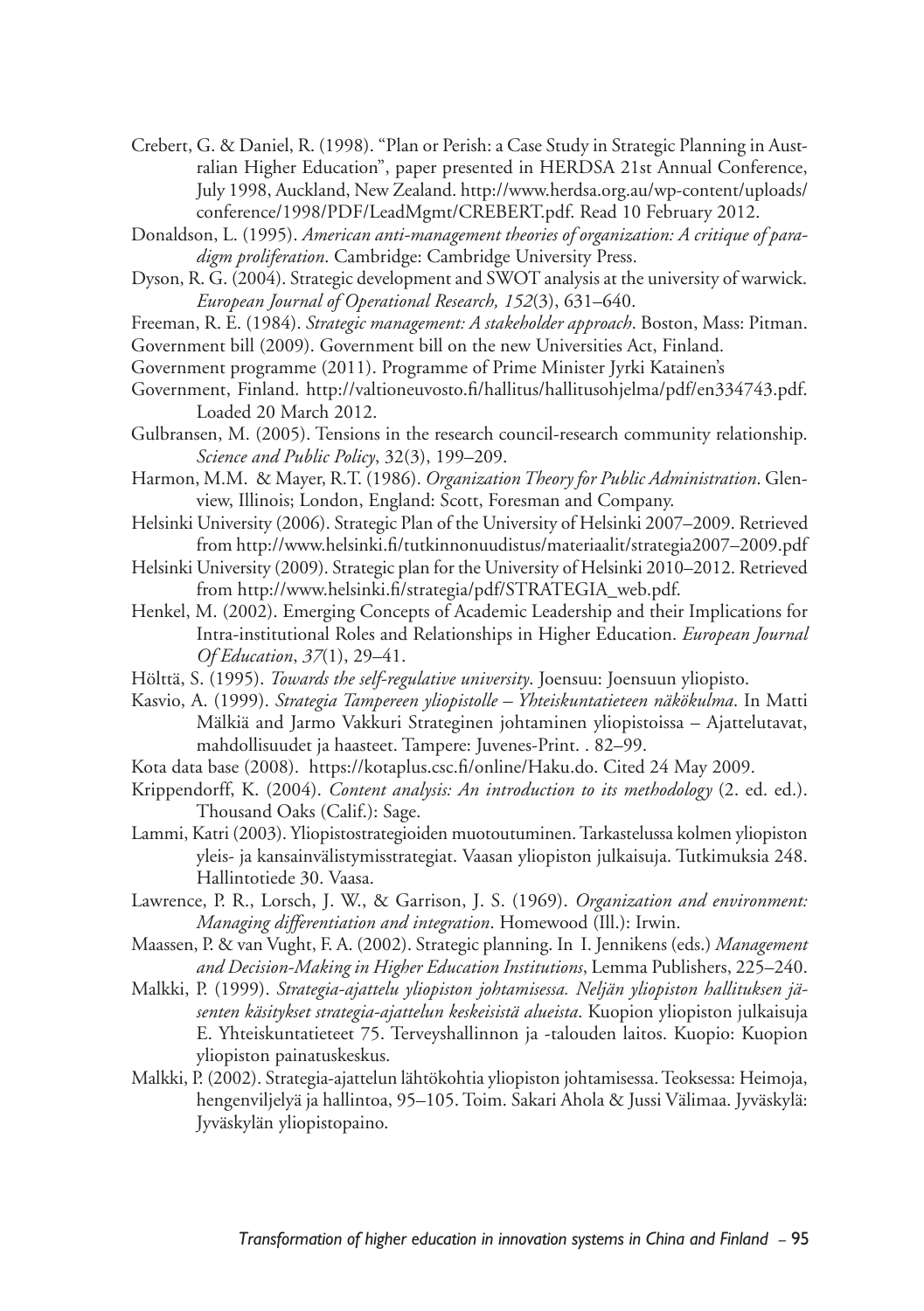- Mindlin, S.E. & Aldrich H. (1975). Interorganizational Dependence: A Review of the Concept and a Reexamination of the Findings of the Aston Group. *Administrative Science Quarterly,* 20(3), 382–392.
- Ministry of Education and Culture (2011). Development Plan for Education and Research 2011-2016. Retrieved from http://www.minedu.fi/export/sites/default/OPM/Julkaisut/2012/liitteet/okm01.pdf?lang=fi
- Ministry of Education (2009). Steering and funding of universities from year 2010 forward.. Retrieved from http://www.minedu.fi/export/sites/default/OPM/Koulutus/yliopistokoulutus/hallinto\_ohjaus\_ja\_rahoitus/yliopistojen\_tulossopimukset/Sopimukset\_2010\_-\_2012/ohjeet\_/RV\_14102009\_OPMa\_muistio.pdf
- Ministry of Education (2008). Instructions for the performance negotiations in 2009. Retrieved from http://www.minedu.fi/export/sites/default/OPM/Koulutus/yliopistokoulutus/hallinto\_ohjaus\_ja\_rahoitus/yliopistojen\_tulossopimukset/Sopimukset\_2010\_-\_2012/ohjeet\_/YO\_ohjekirje\_2009.pdf
- Ministry of Education (2007). Opetusministeriön tilinpäätöskannanotto Tampereen yliopiston vuoden 2006 toiminnasta. Retrieved from http://www.minedu.fi/export/sites/default/ OPM/Koulutus/yliopistokoulutus/hallinto\_ohjaus\_ja\_rahoitus/kirjallinen\_palaute/ Tilinpaatoskannanotot\_v.\_2006/TaY.pdf
- Ministry of Education and Culture (2011). Development Plan for Education and Research 2011-2016. Retrieved from http://www.minedu.fi/export/sites/default/OPM/Koulutus/koulutuspolitiikka/asiakirjat/Kesu\_2011\_2016\_fi.pdf. Read 10 February 2011
- Ministry of Finance (2006). *Handbook of performance management*, Ministry of Finance, public management department, 2/2006. Helsinki: Edita.
- Mintzberg, H. & Lampel, J. (1999). Reflecting on the Strategy Process. MIT *Sloan Management Review*, 40(3), 21–30.
- Mintzberg, H. (1987). The Strategy Concept 1: Five Ps for Strategy, California*. Management Review*, 30(1), 11–24.
- Mintzberg, H. & Rose, J. (2003). Strategic Management Upside Down: Tracking Strategies at McGill University from 1829 to 1980. *Canadian Journal of Administrative Science*, 20(4), 270–290.
- Morphew, C.C. & Hartley, M. (2006). Mission Statements: A Thematic Analysis of Rhetoric Across Institutional Type. *The Journal of Higher Education*, 77(3), 456–471.
- Mouwen, K. (1997). Implementing Strategy in Higher Education. *Tertiary Education and Management*, 3(4), 293–297.
- Mälkiä, M. & Vakkuri, J. (1999). *Strateginen johtaminen yliopistoissa Ajattelutavat, mahdollisuudet ja haasteet*. Tampere: Juvenes-Print.
- Pidcock, S. (2001). Strategic Planning in a New University. *Journal Of Further & Higher Education*, *25*(1), 67–83.
- Rumelt, R. P., Schendel, D., & Teece, D. J. (1991). Strategic management and economics. *Strategic Management Journal*, *12*(S2), 5–29.
- Scott, W. R. (2003). *Organizations : Rational, natural, and open systems* (5. ed. ed.). Upper Saddle River (N.J.): Prentice Hall.
- Seidi, D. (2007). General strategy concepts and the ecology of strategy discourses: A systemic-discursive perspective. *Organization Studies (01708406), 28*(2), 197–218.
- Shattock, M. (2010). *Managing successful universities* (2nd ed.). Berkshire, England: Mc-Graw-Hill.